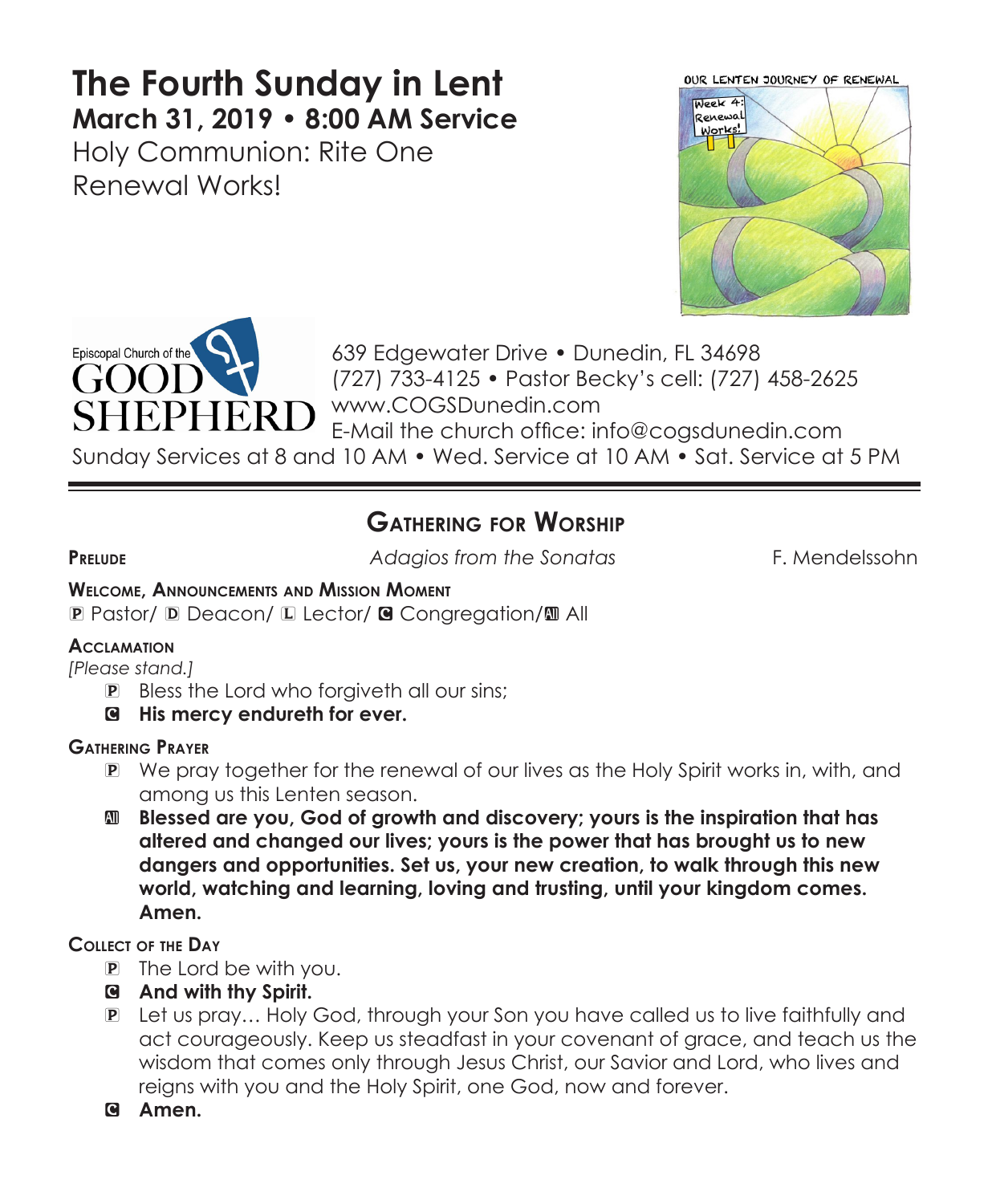## **Word of God**

**The Readings:** Jeremiah 31:24–25,31–34 • Psalm 32:1–9 • Galatians 5:13–14,16–17,22–25

• Matthew 13:31–33,44–52 *[Please be seated.]*

#### The First Reading

L *The First Reading is taken from Jeremiah, chapter 31…*

 Those who live in Judah and its towns will dwell together with farmers and shepherds. I will strengthen the weary and renew those who are weak.

 The time is coming, declares the Lord, when I will make a new covenant with the people of Israel and Judah. It won't be like the covenant I made with their ancestors when I took them by the hand to lead them out of the land of Egypt. They broke that covenant with me even though I was their husband, declares the Lord. No, this is the covenant that I will make with the people of Israel after that time, declares the Lord. I will put my Instructions within them and engrave them on their hearts. I will be their God, and they will be my people. They will no longer need to teach each other to say, "Know the Lord!" because they will all know me, from the least of them to the greatest, declares the Lord; for I will forgive their wrongdoing and never again remember their sins.

- L The Word of the Lord.
- C **Thanks be to God.**

The Psalm: [*read responsively*]

- L *We will read responsively from Psalm 32…*
- L Happy are they whose transgressions are forgiven, and whose sin is put away!
- C **Happy are they to whom the Lord imputes no guilt, and in whose spirit there is no guile!**
- L While I held my tongue, my bones withered away, because of my groaning all day long.
- C **For your hand was heavy upon me day and night; my moisture was dried up as in the heat of summer.**
- L Then I acknowledged my sin to you, and did not conceal my guilt.
- C **I said, "I will confess my transgressions to the Lord." Then you forgave me the guilt of my sin.**
- L Therefore all the faithful will make their prayers to you in time of trouble; when the great waters overflow, they shall not reach them.
- C **You are my hiding-place; you preserve me from trouble; you surround me with shouts of deliverance.**
- L "I will instruct you and teach you in the way that you should go; I will guide you with my eye.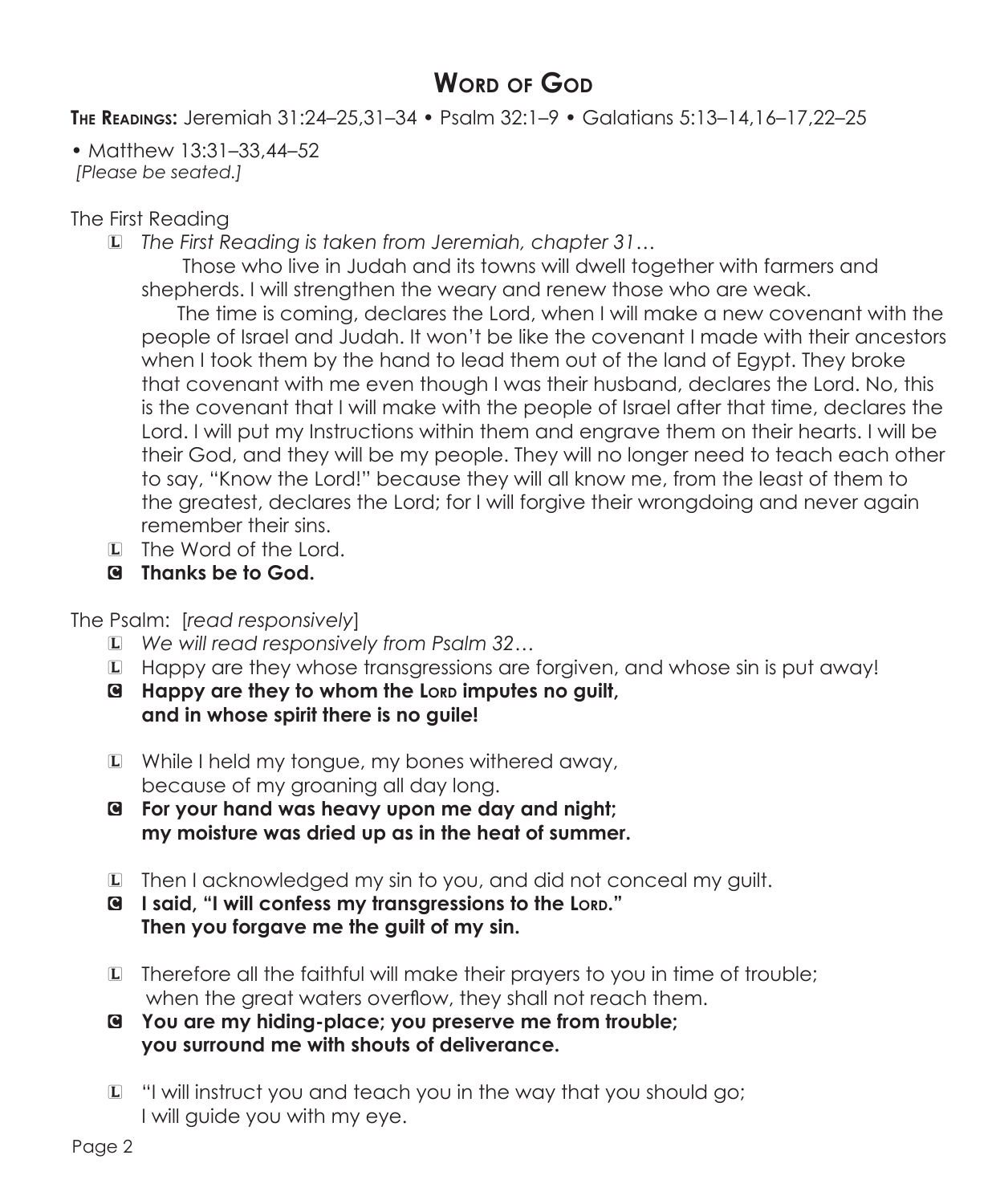The Second Reading:

L *The Second Reading is taken from Galatians, chapter 5…*

 You were called to freedom, brothers and sisters; only don't let this freedom be an opportunity to indulge your selfish impulses, but serve each other through love. All the Law has been fulfilled in a single statement: *Love your neighbor as yourself.*

I say be guided by the Spirit and you won't carry out your selfish desires. A person's selfish desires are set against the Spirit, and the Spirit is set against one's selfish desires. They are opposed to each other, so you shouldn't do whatever you want to do.

 But the fruit of the Spirit is love, joy, peace, patience, kindness, goodness, faithfulness, gentleness, and self-control. There is no law against things like this. Those who belong to Christ Jesus have crucified the self with its passions and its desires.

If we live by the Spirit, let's follow the Spirit.

L The Word of the Lord.

### C **Thanks be to God.**

The Gospel:

*[Please stand.]*

D The Holy Gospel of our Lord Jesus Christ according to Matthew.

#### G Glory be to thee, O Lord.

D Jesus told another parable to them: "The kingdom of heaven is like a mustard seed that someone took and planted in his field. It's the smallest of all seeds. But when it's grown, it's the largest of all vegetable plants. It becomes a tree so that the birds in the sky come and nest in its branches."

 He told them another parable: "The kingdom of heaven is like yeast, which a woman took and hid in a bushel of wheat flour until the yeast had worked its way through all the dough."

"The kingdom of heaven is like a treasure that somebody hid in a field, which someone else found and covered up. Full of joy, the finder sold everything and bought that field.

"Again, the kingdom of heaven is like a merchant in search of fine pearls. When he found one very precious pearl, he went and sold all that he owned and bought it.

 "Again, the kingdom of heaven is like a net that people threw into the lake and gathered all kinds of fish. When it was full, they pulled it to the shore, where they sat down and put the good fish together into containers. But the bad fish they threw away. That's the way it will be at the end of the present age. The angels will go out and separate the evil people from the righteous people, and will throw the evil ones into a burning furnace. People there will be weeping and grinding their teeth.

"Have you understood all these things?"Jesus asked.

They said to him, "Yes."

 Then he said to them, "Therefore, every legal expert who has been trained as a disciple for the kingdom of heaven is like the head of a household who brings old and new things out of their treasure chest."

- D The Gospel of the Lord.
- C **Praise be to thee, O Christ.**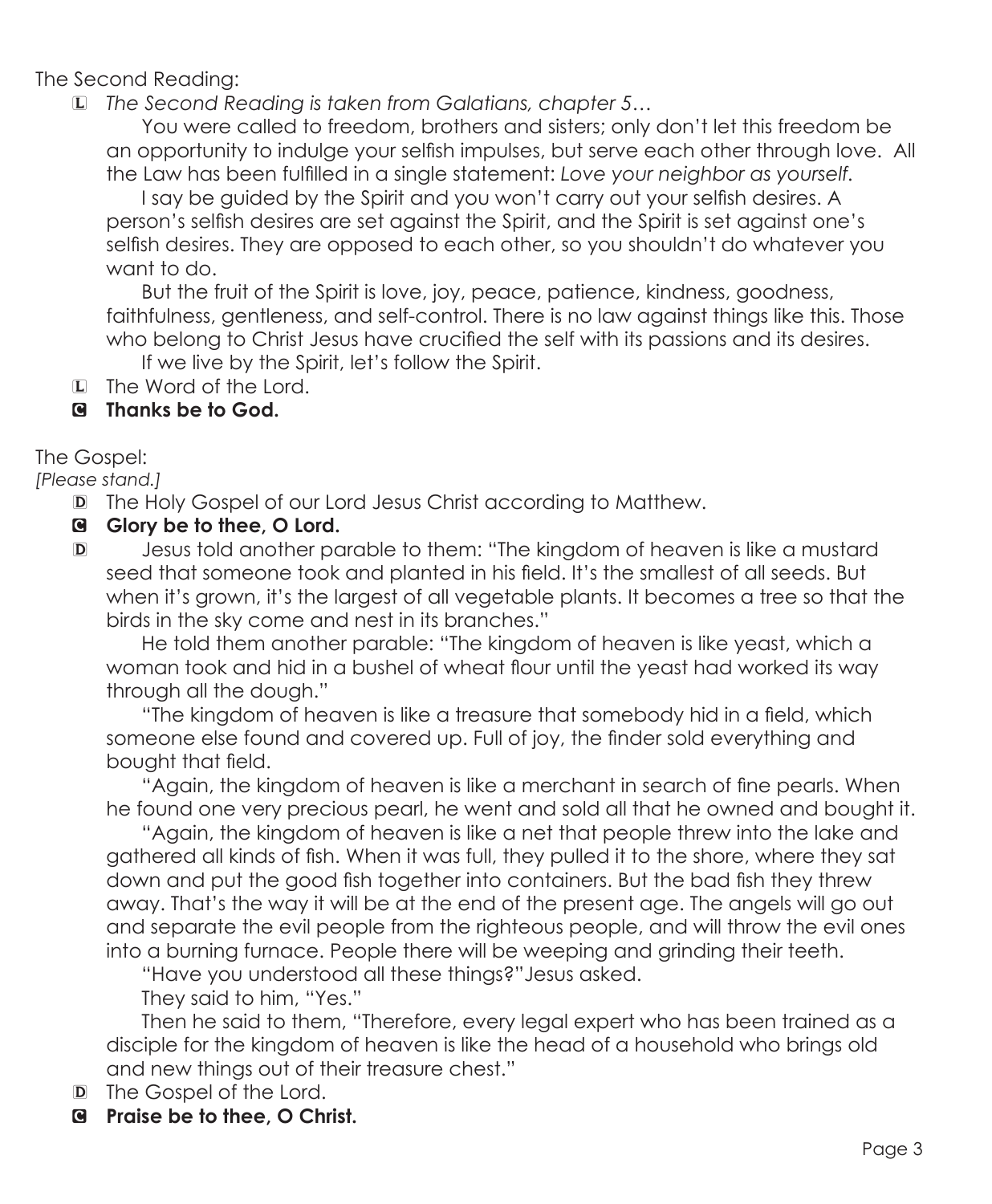*[Please be seated.]*

#### **Nicene Creed**

*[Please stand.]*

C **We believe in one God, the Father, the Almighty, maker of heaven and earth, of all that is, seen and unseen.** 

 **We believe in one Lord, Jesus Christ, the only Son of God, eternally begotten of the Father, God from God, Light from Light, true God from true God, begotten, not made, of one Being with the Father. Through him all things were made. For us and for our salvation he came down from heaven: by the power of the Holy Spirit he became incarnate from the Virgin Mary, and was made man. For our sake he was crucified under Pontius Pilate; he suffered death and was buried. On the third day he rose again in accordance with the Scriptures; he ascended into heaven and is seated at the right hand of the Father. He will come again in glory to judge the living and the dead, and his kingdom will have no end.**

 **We believe in the Holy Spirit, the Lord, the giver of life, who proceeds from the Father and the Son. With the Father and the Son he is worshiped and glorified. He has spoken through the Prophets. We believe in one holy catholic and apostolic Church. We acknowledge one baptism for the forgiveness of sins. We look for the resurrection of the dead, and the life of the world to come. Amen.**

#### **Prayers of the People**

*[Please sit, stand, or kneel, as you prefer.]*

- D Let us pray for the whole state of Christ's Church and the world.
- L Almighty and everliving God, who in thy holy Word hast taught us to make prayers, and supplications, and to give thanks for all humanity: Receive these our prayers which we offer unto thy divine Majesty, beseeching thee to inspire continually the Universal Church with the spirit of truth, unity, and concord; and grant that all those who do confess thy holy Name may agree in the truth of thy holy Word, and live in unity and godly love. God of mercy and renewal,
- C **we pray to you.**
- L Give grace, O heavenly Father, to all bishops, especially to Michael, our Presiding Bishop; Dabney, our Bishop; Barry and Michael, our Assisting Bishops; Becky, our Rector; Cindy, our Deacon; Ann, our Priest Associate; to our companion diocese of the Dominican Republic; to these Episcopal Churches in our Diocese: St. James House of Prayer, Tampa; St. Elizabeth's, Zephyrhills; Resurrection, Largo; to the Clearwater Deanery Collaboration Partners; and to all priests, deacons, and the laity in their ministry; that they may, both by their life and doctrine, set forth thy true and lively Word, and rightly and duly administer thy holy Sacraments. God of mercy and renewal,
- C **we pray to you.**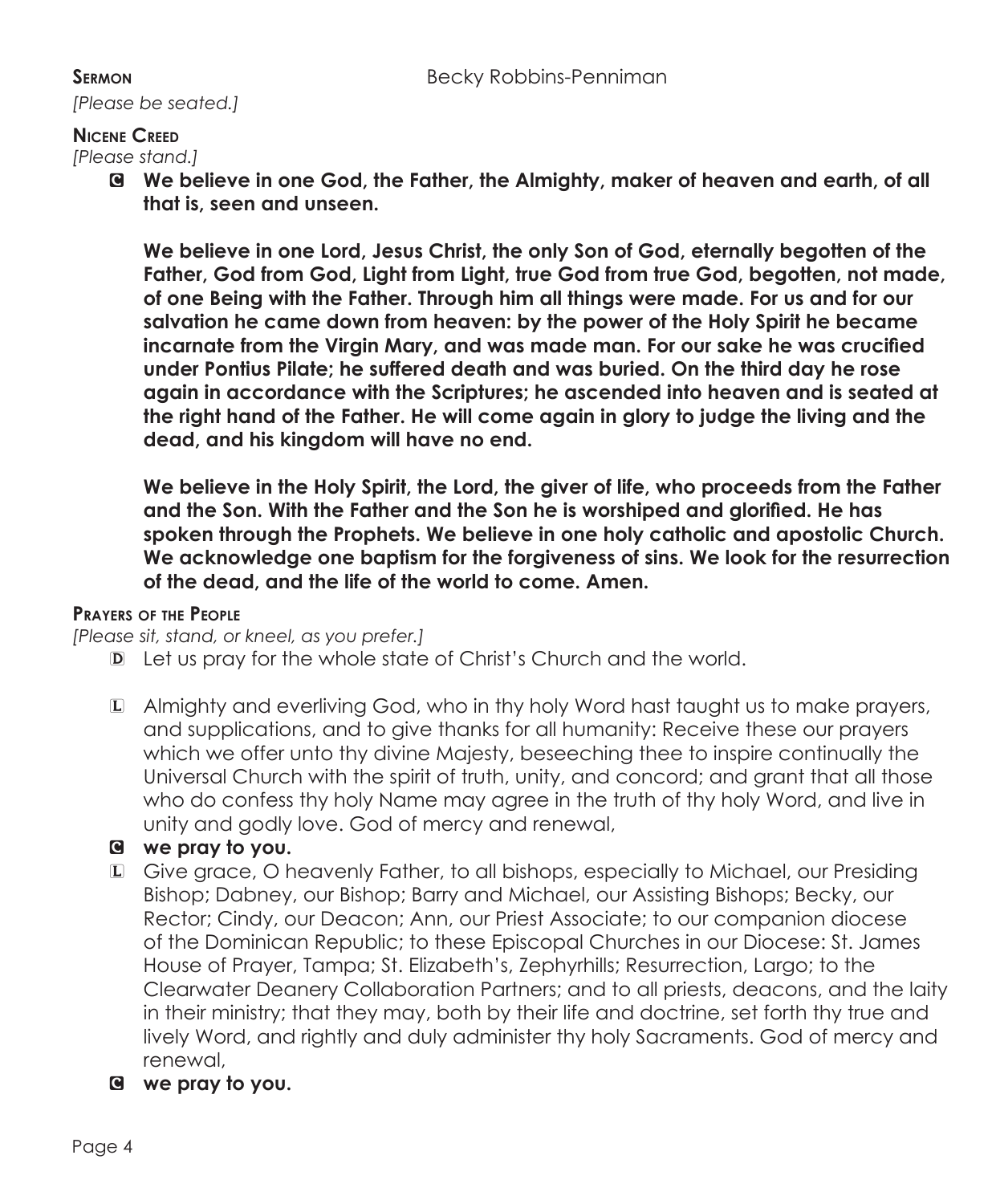L And to all thy people give thy heavenly grace, and especially to this congregation here present; that, with meek heart and due reverence, they may hear and receive thy holy Word, truly serving thee in holiness and righteousness all the days of their life. God of mercy and renewal,

#### C **we pray to you.**

L We beseech thee also so to rule the hearts of those who bear the authority of government in this and every land, especially President Trump, that they may be led to wise decisions and right actions for the welfare and peace of the world. We pray that all God's children, especially those in the Middle East, might live in the hope of the world peace for which we are created. God of mercy and renewal,

#### C **we pray to you.**

L And we most humbly beseech thee, of thy goodness, O Lord, to comfort and succor [*Add handwritten names from notebook*] and all those who, in this transitory life, are in trouble, sorrow, need, sickness, or any other adversity, especially those listed in the weekly news who have asked for our prayers. I now invite you to pray for others by name, aloud or in your hearts. [*Time is left for people to speak.*] God of mercy and renewal,

#### C **we pray to you.**

L Open, O Lord, the eyes of all people to behold thy gracious hand in all thy works, that, rejoicing in thy whole creation, they may honor thee with their substance, and be faithful stewards of thy bounty. We give thanks for all the blessings of this life [*especially… read from notebook*]. God of mercy and renewal,

#### C **we pray to you.**

L And we also bless thy holy Name for all thy servants departed this life in thy faith and fear [*especially… add names from notebook*]. We beseech thee to grant them continual growth in thy love and service; and to grant us grace so to follow the good examples of all thy saints, that with them we may be partakers of thy heavenly kingdom. God of mercy and renewal,

#### C **we pray to you.**

L Grant these our prayers, O Father, for Jesus Christ's sake, our only Mediator and Advocate.

#### C **Amen.**

#### **Confession & Absolution**

*[Please kneel or stand.]*

- D Let us humbly confess our sins unto Almighty God. [*Silence is kept.*] Most merciful God,…
- $\textbf{w}$  we confess that we have sinned against thee in thought, word, and deed, by what **we have done, and by what we have left undone. We have not loved thee with our whole heart; we have not loved our neighbors as ourselves. We are truly sorry and we humbly repent. For the sake of thy Son Jesus Christ, have mercy on us and forgive us; that we may delight in thy will, and walk in thy ways, to the glory of thy Name. Amen.**
- P Almighty God, our heavenly Father, who of his great mercy hath promised forgiveness of sins to all those who with hearty repentance and true faith turn unto him, have mercy upon you, pardon and deliver you from all your sins, confirm and strengthen you in all goodness, and bring you to everlasting life; through Jesus Christ our Lord.
- C **Amen.**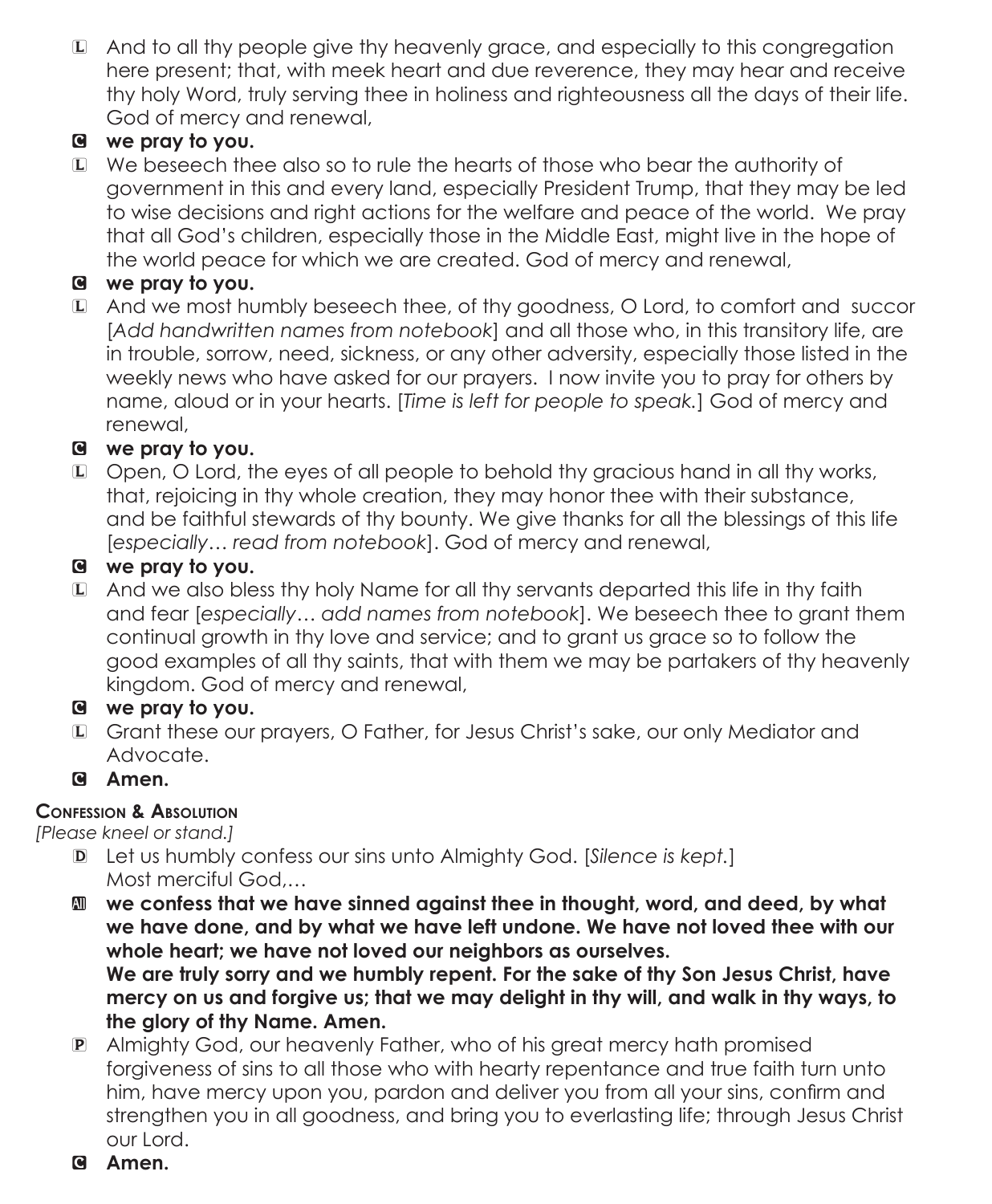#### **Prayers and Blessings**

*[Please be seated.]*

#### **The Peace**

*[Please stand.]*

- P The peace of the Lord be always with you.
- C **And with thy spirit.**

## **The Holy Communion**

#### **Offertory Music**

#### **Offertory Sentence**

D Walk in love, as Christ loved us and gave himself for us, an offering and sacrifice to God. Bring your tithes, gifts and offering with gladness.

*[Please be seated.]*

#### **Presentation of the Offerings**

*[Please stand when the deacon receives the offering.]*

- D As we receive these gifts, we acknowledge:
- C **All things come from thee, O Lord, and of thine own have we given thee.**

#### **The Great Thanksgiving:** Eucharistic Prayer I

- P The Lord be with you.
- C **And with thy spirit.**
- P Lift up your hearts.
- C **We lift them up unto the Lord.**
- P Let us give thanks unto our Lord God.
- C **It is meet and right so to do.**
- P It is very meet, right, and our bounden duty, that we should at all times, and in all places, give thanks unto thee, O Lord, Holy Father, almighty, everlasting God. Who dost bid thy faithful people cleanse their hearts, and prepare with joy for the Paschal feast; that, fervent in prayer and in works of mercy, and renewed by thy Word and Sacraments, they may come to the fullness of grace which thou hast prepared for those who love thee. Therefore with Angels and Archangels, and with all the company of heaven, we laud and magnify thy glorious Name; evermore praising thee, and saying,
- C **Holy, holy, holy, Lord God of Hosts: Heaven and earth are full of thy glory. Glory be to thee, O Lord Most High. Blessed is he that cometh in the name of the Lord. Hosanna in the highest.**

*[Please kneel or stand, as you choose.]*

P All glory be to thee, Almighty God, our heavenly Father, for that thou, of thy tender mercy, didst give thine only Son Jesus Christ to suffer death upon the cross for our redemption; who made there, by his one oblation of himself once offered, a full, perfect, and sufficient sacrifice, oblation, and satisfaction, for the sins of the whole world; and did institute, and in his holy Gospel command us to continue, a perpetual memory of that his precious death and sacrifice, until his coming again.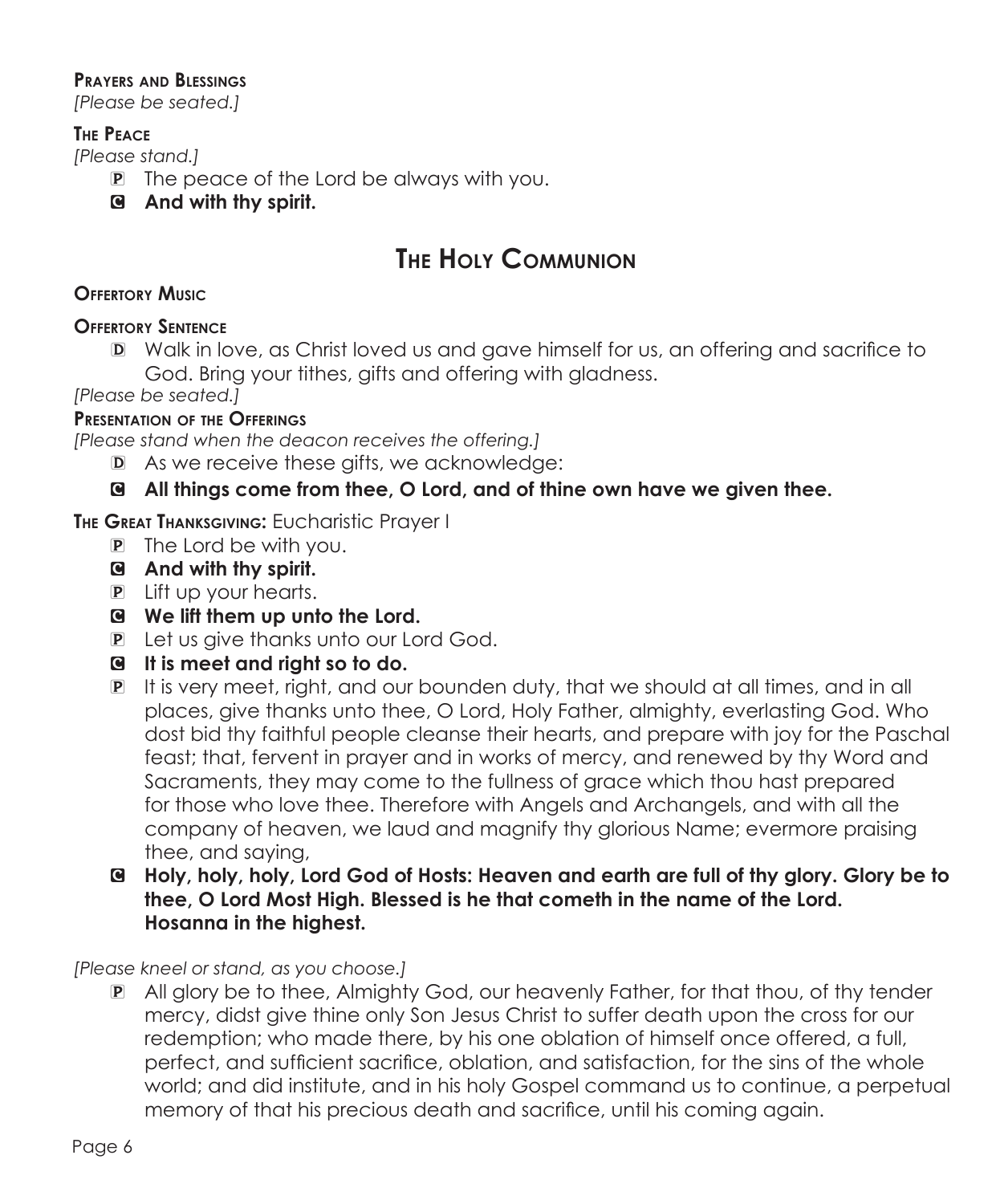P For in the night in which he was betrayed, he took bread; and when he had given thanks, he brake it, and gave it to his disciples, saying, "Take, eat, this is my Body, which is given for you. Do this in remembrance of me."

 Likewise, after supper, he took the cup; and when he had given thanks, he gave it to them, saying, "Drink ye all of this; for this is my Blood of the New Testament, which is shed for you, and for many, for the remission of sins. Do this, as oft as ye shall drink it, in remembrance of me."

 Wherefore, O Lord and heavenly Father, according to the institution of thy dearly beloved Son our Savior Jesus Christ, we, thy humble servants, do celebrate and make here before thy divine majesty, with these thy holy gifts, which we now offer unto thee, the memorial thy Son hath commanded us to make; having in remembrance his blessed passion and precious death, his mighty resurrection and glorious ascension; rendering unto thee most hearty thanks for the innumerable benefits procured unto us by the same.

 And we most humbly beseech thee, O merciful Father, to hear us; and, of thy almighty goodness, vouchsafe to bless and sanctify, with thy Word and Holy Spirit, these thy gifts and creatures of bread and wine; that we, receiving them according to thy Son our Savior Jesus Christ's holy institution, in remembrance of his death and passion, may be partakers of his most blessed Body and Blood.

C **And we earnestly desire thy fatherly goodness mercifully to accept this our sacrifice of praise and thanksgiving; most humbly beseeching thee to grant that, by the merits and death of thy Son Jesus Christ, and through faith in his blood, we, and all thy whole Church, may obtain remission of our sins, and all other benefits of his passion.**

 **And here we offer and present unto thee, O Lord, our selves, our souls and bodies, to be a reasonable, holy, and living sacrifice unto thee; humbly beseeching thee that we, and all others who shall be partakers of this Holy Communion, may worthily receive the most precious Body and Blood of thy Son Jesus Christ, be filled with thy grace and heavenly benediction, and made one body with him, that he may dwell in us, and we in him.** 

- P And although we are unworthy, through our manifold sins, to offer unto thee any sacrifice, yet we beseech thee to accept this our bounden duty and service, not weighing our merits, but pardoning our offenses, through Jesus Christ our Lord;
- P By whom, and with whom, and in whom, in the unity of the Holy Ghost all honor and glory be unto thee, O Father Almighty, world without end.
- **G AMFN**